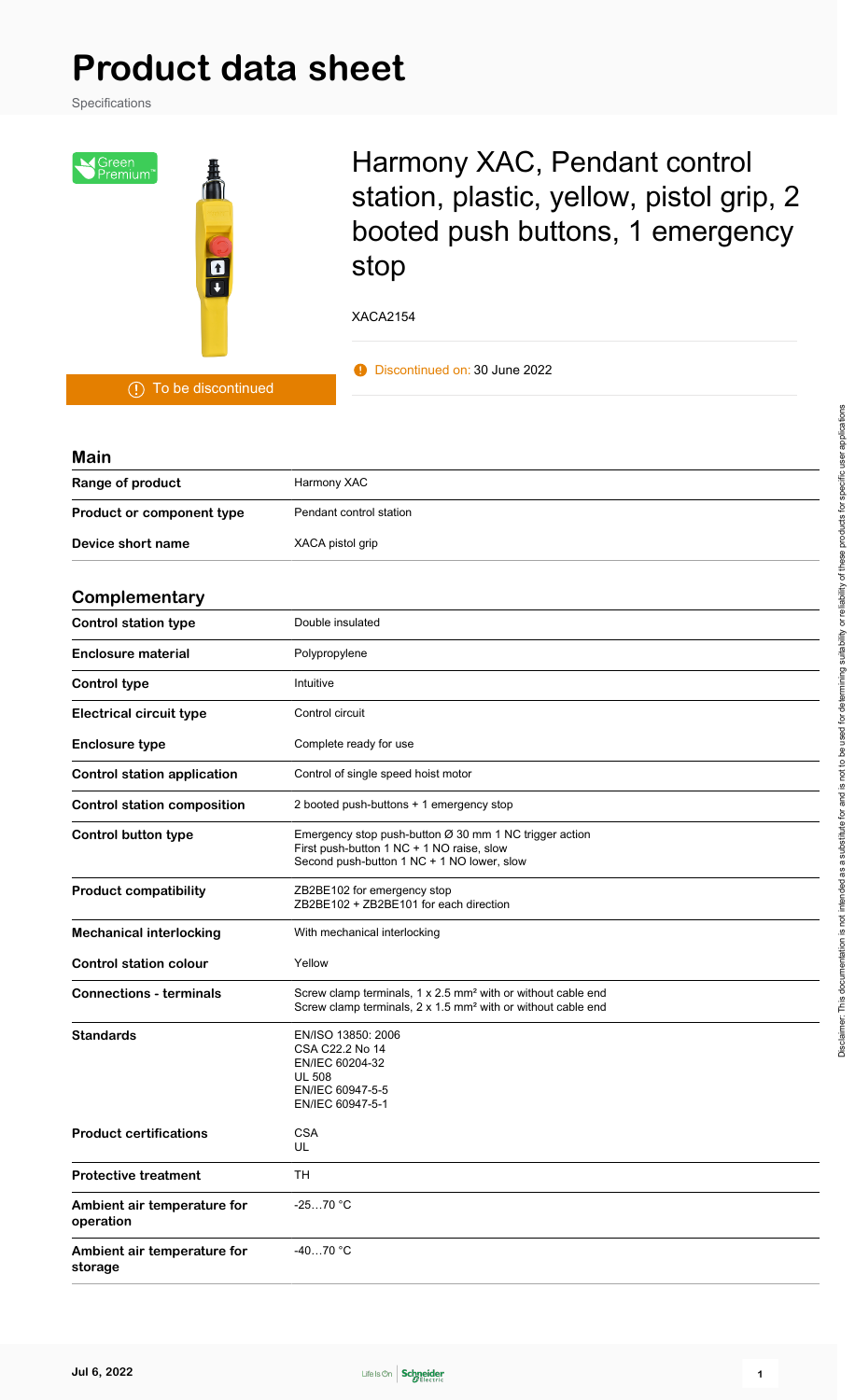| <b>Vibration resistance</b>                     | 15 gn (f= 10500 Hz) conforming to IEC 60068-2-6                                                                                                                                                                                                                                                                                                                                                                                                     |  |  |  |
|-------------------------------------------------|-----------------------------------------------------------------------------------------------------------------------------------------------------------------------------------------------------------------------------------------------------------------------------------------------------------------------------------------------------------------------------------------------------------------------------------------------------|--|--|--|
| <b>Shock resistance</b>                         | 100 gn conforming to IEC 60068-2-27                                                                                                                                                                                                                                                                                                                                                                                                                 |  |  |  |
| Overvoltage category                            | Class II conforming to IEC 61140                                                                                                                                                                                                                                                                                                                                                                                                                    |  |  |  |
| IP degree of protection                         | IP65 conforming to IEC 60529                                                                                                                                                                                                                                                                                                                                                                                                                        |  |  |  |
| IK degree of protection                         | IK08 conforming to EN 50102                                                                                                                                                                                                                                                                                                                                                                                                                         |  |  |  |
| <b>Mechanical durability</b>                    | 1000000 cycles                                                                                                                                                                                                                                                                                                                                                                                                                                      |  |  |  |
| Cable entry                                     | Rubber sleeve with stepped entry 715 mm                                                                                                                                                                                                                                                                                                                                                                                                             |  |  |  |
| Contact code designation                        | A600 AC-15, Ue = 240 V, le = 3 A conforming to IEC 60947-5-1 appendix A<br>A600 AC-15, Ue = 600 V, le = 1.2 A conforming to IEC 60947-5-1 appendix A<br>Q600 DC-13, Ue = 250 V, le = 0.27 A conforming to IEC 60947-5-1 appendix A<br>Q600 DC-13, Ue = 600 V, le = 0.1 A conforming to IEC 60947-5-1 appendix A                                                                                                                                     |  |  |  |
| [Ithe] conventional enclosed<br>thermal current | 10 A                                                                                                                                                                                                                                                                                                                                                                                                                                                |  |  |  |
| [Ui] rated insulation voltage                   | 600 V (pollution degree 3) conforming to IEC 60947-1                                                                                                                                                                                                                                                                                                                                                                                                |  |  |  |
| [Uimp] rated impulse withstand<br>voltage       | 6 kV conforming to IEC 60947-1                                                                                                                                                                                                                                                                                                                                                                                                                      |  |  |  |
| <b>Contact operation</b>                        | Slow-break                                                                                                                                                                                                                                                                                                                                                                                                                                          |  |  |  |
| Maximum resistance across<br>terminals          | 25 MOhm                                                                                                                                                                                                                                                                                                                                                                                                                                             |  |  |  |
| <b>Operating force</b>                          | 1315N                                                                                                                                                                                                                                                                                                                                                                                                                                               |  |  |  |
| <b>Short-circuit protection</b>                 | 10 A fuse protection by cartridge fuse type gG                                                                                                                                                                                                                                                                                                                                                                                                      |  |  |  |
| Rated operational power in W                    | 40 W DC-13 for 1000000 cycles, operating rate <60 cyc/mn at 120 V, load factor = 0.5 (inductive load)<br>conforming to IEC 60947-5-1 appendix C<br>48 W DC-13 for 1000000 cycles, operating rate <60 cyc/mn at 48 V, load factor = 0.5 (inductive load)<br>conforming to IEC 60947-5-1 appendix C<br>65 W DC-13 for 1000000 cycles, operating rate <60 cyc/mn at 24 V, load factor = 0.5 (inductive load)<br>conforming to IEC 60947-5-1 appendix C |  |  |  |
| Terminals description ISO n°1                   | $(13-14)NO$<br>$(11-12)NC$                                                                                                                                                                                                                                                                                                                                                                                                                          |  |  |  |
| Terminals description ISO n°2                   | $(11-12)NC$                                                                                                                                                                                                                                                                                                                                                                                                                                         |  |  |  |
| <b>Terminal identifier</b>                      | $(13-14)NO$<br>$(11-12)NC$                                                                                                                                                                                                                                                                                                                                                                                                                          |  |  |  |
| Net weight                                      | $0.34$ kg                                                                                                                                                                                                                                                                                                                                                                                                                                           |  |  |  |
|                                                 |                                                                                                                                                                                                                                                                                                                                                                                                                                                     |  |  |  |

## **Packing Units**

| Unit Type of Package 1              | <b>PCE</b>      |
|-------------------------------------|-----------------|
| Number of Units in Package 1        | 1               |
| Package 1 Weight                    | 376.0 g         |
| Package 1 Height                    | 5.5 cm          |
| Package 1 width                     | $10 \text{ cm}$ |
| Package 1 Length                    | 29.5 cm         |
| Unit Type of Package 2              | S02             |
| <b>Number of Units in Package 2</b> | 6               |
| Package 2 Weight                    | 2.593 kg        |
| Package 2 Height                    | $15 \text{ cm}$ |
| Package 2 width                     | 30 cm           |
| Package 2 Length                    | 40 cm           |
|                                     |                 |

#### **Offer Sustainability**

**Sustainable offer status** Green Premium product

**2**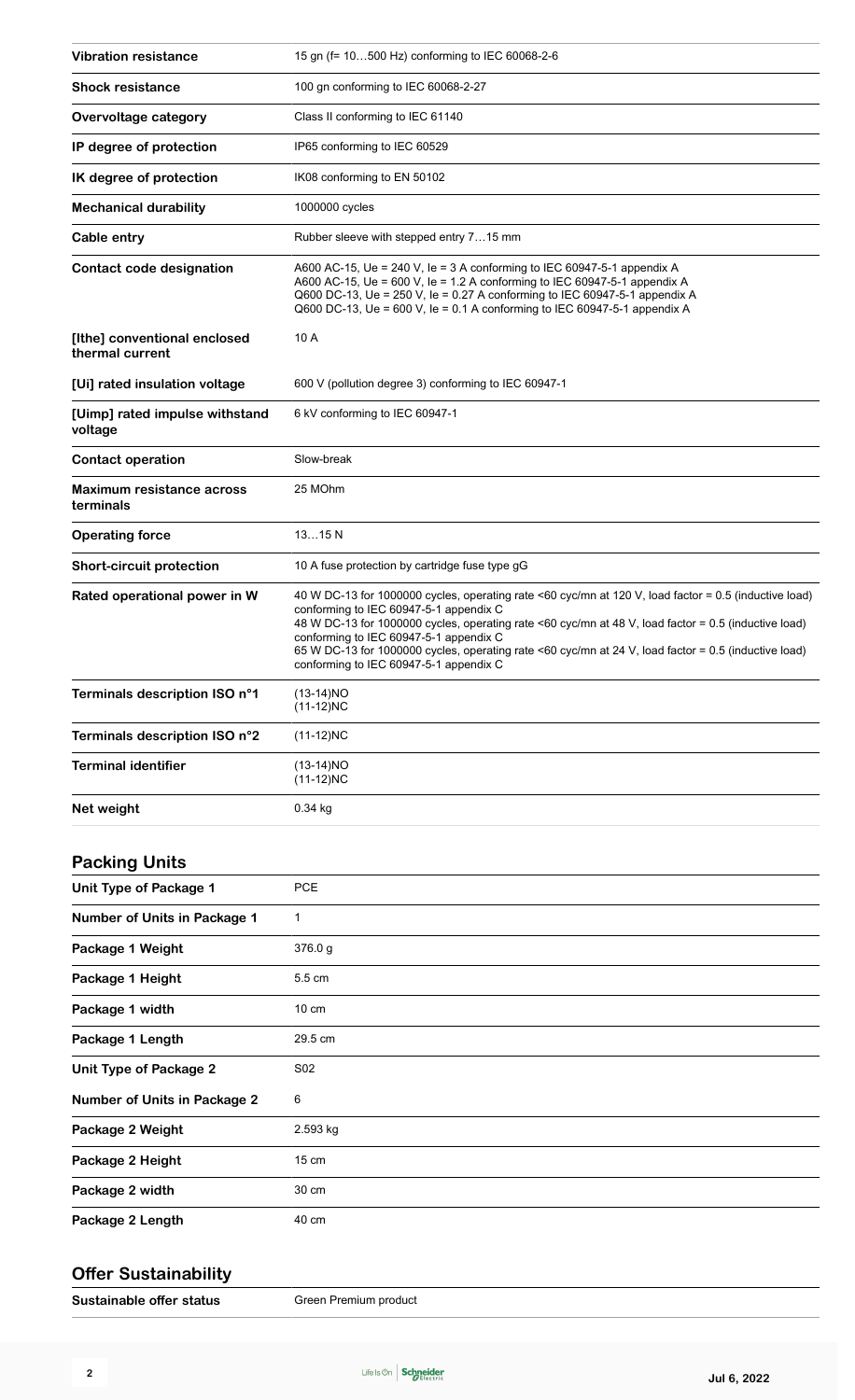| <b>REACh Regulation</b>         | <b>REACh Declaration</b>                                                                                                                                                                                                                                                                                                            |  |  |  |
|---------------------------------|-------------------------------------------------------------------------------------------------------------------------------------------------------------------------------------------------------------------------------------------------------------------------------------------------------------------------------------|--|--|--|
| <b>REACh free of SVHC</b>       | Yes                                                                                                                                                                                                                                                                                                                                 |  |  |  |
| <b>EU RoHS Directive</b>        | Pro-active compliance (Product out of EU RoHS legal scope)<br><b>EU RoHS Declaration</b>                                                                                                                                                                                                                                            |  |  |  |
| Toxic heavy metal free          | Yes                                                                                                                                                                                                                                                                                                                                 |  |  |  |
| <b>Mercury free</b>             | Yes                                                                                                                                                                                                                                                                                                                                 |  |  |  |
| RoHS exemption information      | <b>Yes</b>                                                                                                                                                                                                                                                                                                                          |  |  |  |
| <b>China RoHS Regulation</b>    | China RoHS declaration                                                                                                                                                                                                                                                                                                              |  |  |  |
| <b>Environmental Disclosure</b> | <b>Product Environmental Profile</b>                                                                                                                                                                                                                                                                                                |  |  |  |
| <b>WEEE</b>                     | The product must be disposed on European Union markets following specific waste collection and<br>never end up in rubbish bins                                                                                                                                                                                                      |  |  |  |
| California proposition 65       | WARNING: This product can expose you to chemicals including: Nickel compounds, which is known<br>to the State of California to cause cancer, and Di-isodecyl phthalate (DIDP), which is known to the<br>State of California to cause birth defects or other reproductive harm. For more information go to<br>www.P65Warnings.ca.gov |  |  |  |

#### **Contractual warranty**

**Warranty** 18 months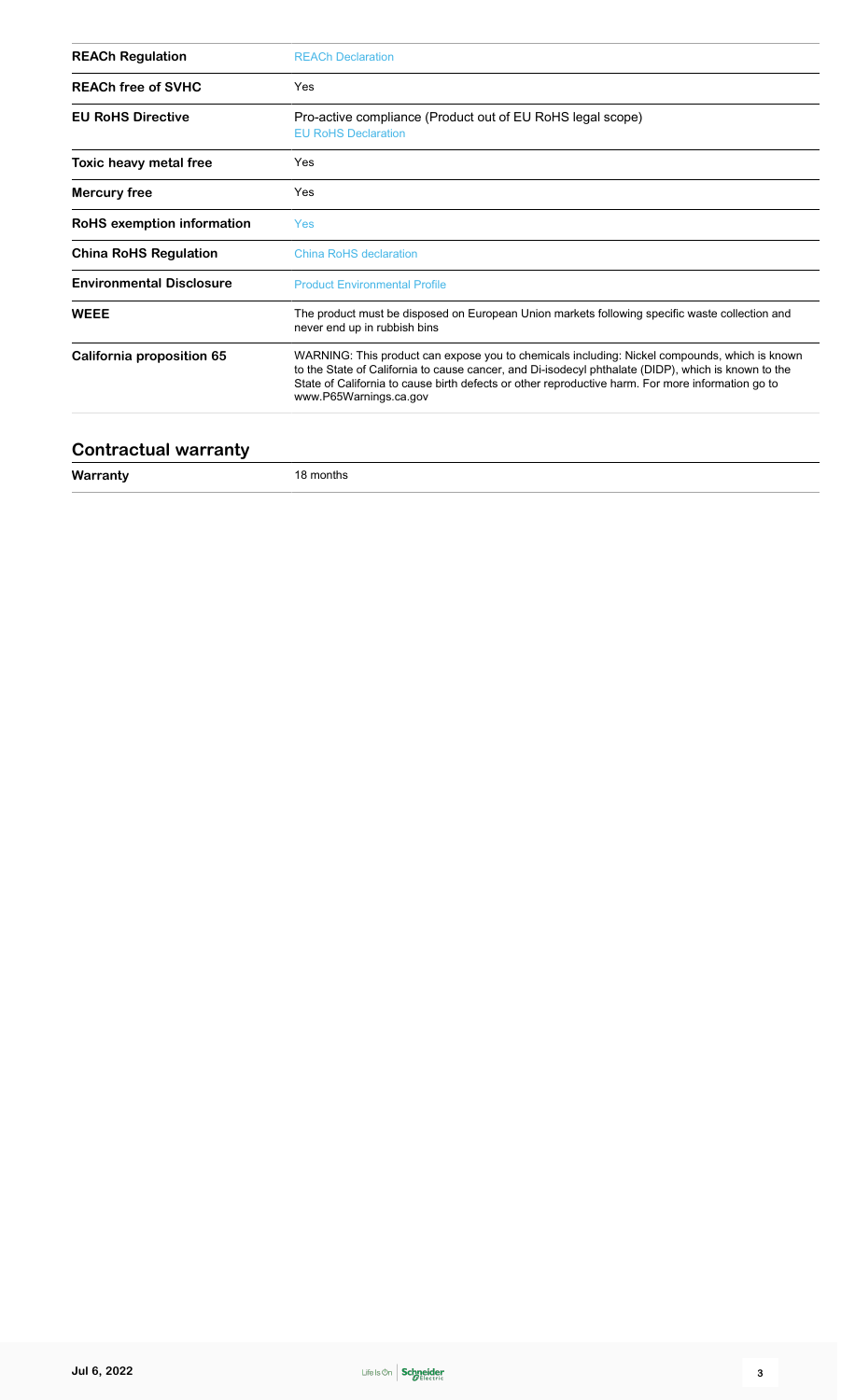### **Product data sheet**

Dimensions Drawings

#### **Dimensions**



**(1)** With trigger action latching Ø 30 mm / 1.18 in. Emergency stop. **(2)** Internal Ø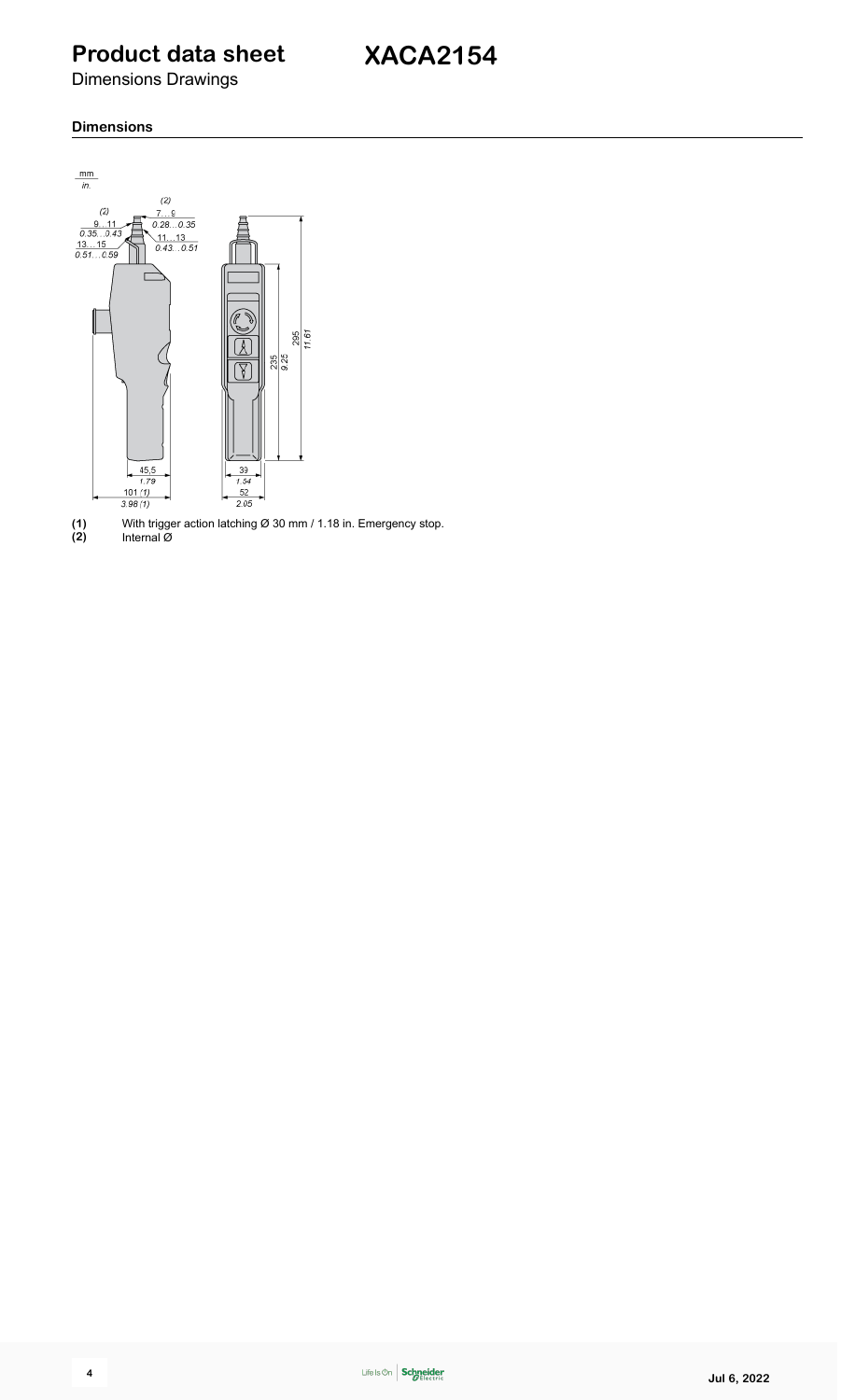#### **Control of Single-Speed Reversing Motor**